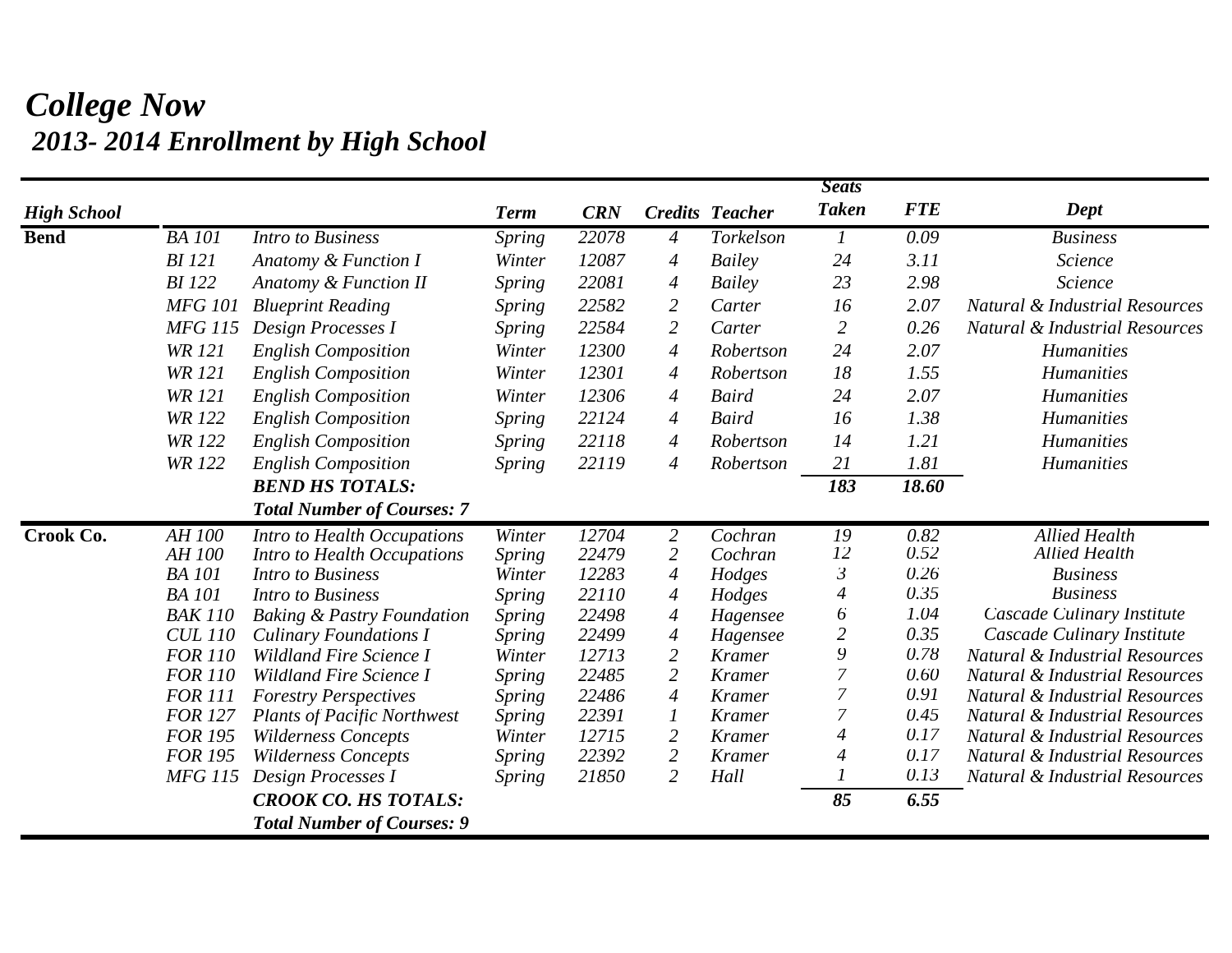| <b>Culver</b>    | <b>BA</b> 101  | <b>Intro to Business</b>                                         | Winter        | 12660 | $\overline{4}$           | Goad         | 10               | 0.86              | <b>Business</b>                           |
|------------------|----------------|------------------------------------------------------------------|---------------|-------|--------------------------|--------------|------------------|-------------------|-------------------------------------------|
|                  |                | <b>CULVER HS TOTALS</b><br><b>Total Number of Courses: 1</b>     |               |       |                          |              | 10               | 0.86              |                                           |
| <b>La Grande</b> | <b>BAK 110</b> | <b>Baking &amp; Pastry Foundation</b>                            | Winter        | 12742 | $\overline{4}$           | Yeates       |                  | 0.17              | Cascade Culinary Institute                |
|                  |                | <b>LA GRANDE HS TOTALS:</b><br><b>Total Number of Courses: 1</b> |               |       |                          |              | $\boldsymbol{l}$ | $\overline{0.17}$ |                                           |
| <b>La Pine</b>   | <b>BA</b> 101  | <b>Intro to Business</b>                                         | Fall          | 42578 | $\overline{4}$           | Parnell      |                  | 0.09              | <b>Business</b>                           |
|                  | <b>BA</b> 101  | <b>Intro to Business</b>                                         | Spring        | 22482 | 4                        | Parnell      |                  | 0.09              | <b>Business</b>                           |
|                  | <b>WR 121</b>  | <b>English Composition</b>                                       | Fall          | 42617 | 4                        | Parker       | 32               | 2.76              | Humanities                                |
|                  | <b>WR122</b>   | <b>English Composition</b>                                       | Winter        | 12118 | $\overline{4}$           | Parker       | 29               | 2.50              | Humanities                                |
|                  |                | <b>LA PINE HS TOTALS:</b>                                        |               |       |                          |              | 63               | 5.44              |                                           |
|                  |                | <b>Total Number of Courses: 3</b>                                |               |       |                          |              |                  |                   |                                           |
| <b>Madras</b>    | <b>AH 100</b>  | Intro to Health Occupations                                      | Winter        | 12740 | 2                        | Payton       | 9                | 0.39              | <b>Allied Health</b>                      |
|                  | AH 100         | Intro to Health Occupations                                      | <b>Spring</b> | 22085 | $\overline{2}$           | Payton       | 5                | 0.22              | <b>Allied Health</b>                      |
|                  | <b>BA</b> 101  | <b>Intro to Business</b>                                         | Spring        | 22162 | $\overline{4}$           | <b>Tsou</b>  | 9                | 0.78              | <b>Business</b>                           |
|                  | <b>BA</b> 111  | <b>Applied Accounting I</b>                                      | <b>Spring</b> | 22496 | $\mathfrak{Z}$           | <b>Tsou</b>  | 5                | 0.32              | <b>Business</b>                           |
|                  | <b>ENG 104</b> | Intro to Literature: Fiction                                     | <b>Spring</b> | 22506 | $\overline{4}$           | Hornung      | 8                | 0.69              | Humanities                                |
|                  |                | <b>MADRAS HS TOTALS:</b>                                         |               |       |                          |              | 36               | 2.40              |                                           |
|                  |                | <b>Total Number of Courses: 4</b>                                |               |       |                          |              |                  |                   |                                           |
| <b>Mountain</b>  | AH 100         | <b>Intro Health Occupations</b>                                  | <i>Spring</i> | 21841 | 2                        | Leapaldt     | 19               | 0.82              | <b>Allied Health</b>                      |
| <b>View</b>      | <b>AUT 107</b> | <b>Mechanical Systems I</b>                                      | Spring        | 22491 | $\mathfrak{Z}$           | Garcia       | $\overline{4}$   | 0.78              | <b>Natural &amp; Industrial Resources</b> |
|                  | <b>AUT 109</b> | <b>Mechanical Systems II</b>                                     | <b>Spring</b> | 22493 | 1                        | Garcia       | 4                | 0.26              | <b>Natural &amp; Industrial Resources</b> |
|                  | <b>AUT 109</b> | <b>Mechanical Systems II</b>                                     | Spring        | 22494 | 1                        | Garcia       |                  | 0.06              | <b>Natural &amp; Industrial Resources</b> |
|                  | <b>AUT 110</b> | <b>Small Gas Engines</b>                                         | <i>Spring</i> | 22495 | $\mathfrak{Z}$           | Garcia       | $\overline{4}$   | 0.78              | Natural & Industrial Resources            |
|                  | <b>BA</b> 111  | <b>Applied Accounting I</b>                                      | Spring        | 22497 | $\mathfrak{Z}$           | <b>Riper</b> | 14               | 0.91              | <b>Business</b>                           |
|                  | <b>BI</b> 121  | Anatomy & Function I                                             | Winter        | 12289 | $\overline{4}$           | Leapaldt     | 12               | 1.55              | Science                                   |
|                  | <b>BI</b> 121  | Anatomy & Function I                                             | Winter        | 12288 | 4                        | Leapaldt     | 16               | 2.07              | Science                                   |
|                  | <b>BI</b> 121  | Anatomy & Function I                                             | Winter        | 12019 | $\overline{4}$           | Leapaldt     | 15               | 1.94              | Science                                   |
|                  | <b>BI</b> 122  | Anatomy & Function II                                            | <b>Spring</b> | 22084 | $\overline{4}$           | Leapaldt     | 14               | 1.81              | Science                                   |
|                  | <b>BI</b> 122  | Anatomy & Function II                                            | Spring        | 22083 | $\overline{4}$           | Leapaldt     | 19               | 2.46              | Science                                   |
|                  | <b>BI</b> 122  | Anatomy & Function II                                            | Spring        | 22082 | $\overline{\mathcal{A}}$ | Leapaldt     | 16               | 2.07              | Science                                   |
|                  | <b>CIS 120</b> | <b>Computer Concepts</b>                                         | Spring        | 22476 | 4                        | Fox          | 15               | 1.62              | <b>Computer Information Systems</b>       |
|                  | CJ 100         | <b>Survey of Criminal Justice</b>                                | Spring        | 22503 | 3                        | Taroli       | 19               | 1.23              | <b>Allied Health</b>                      |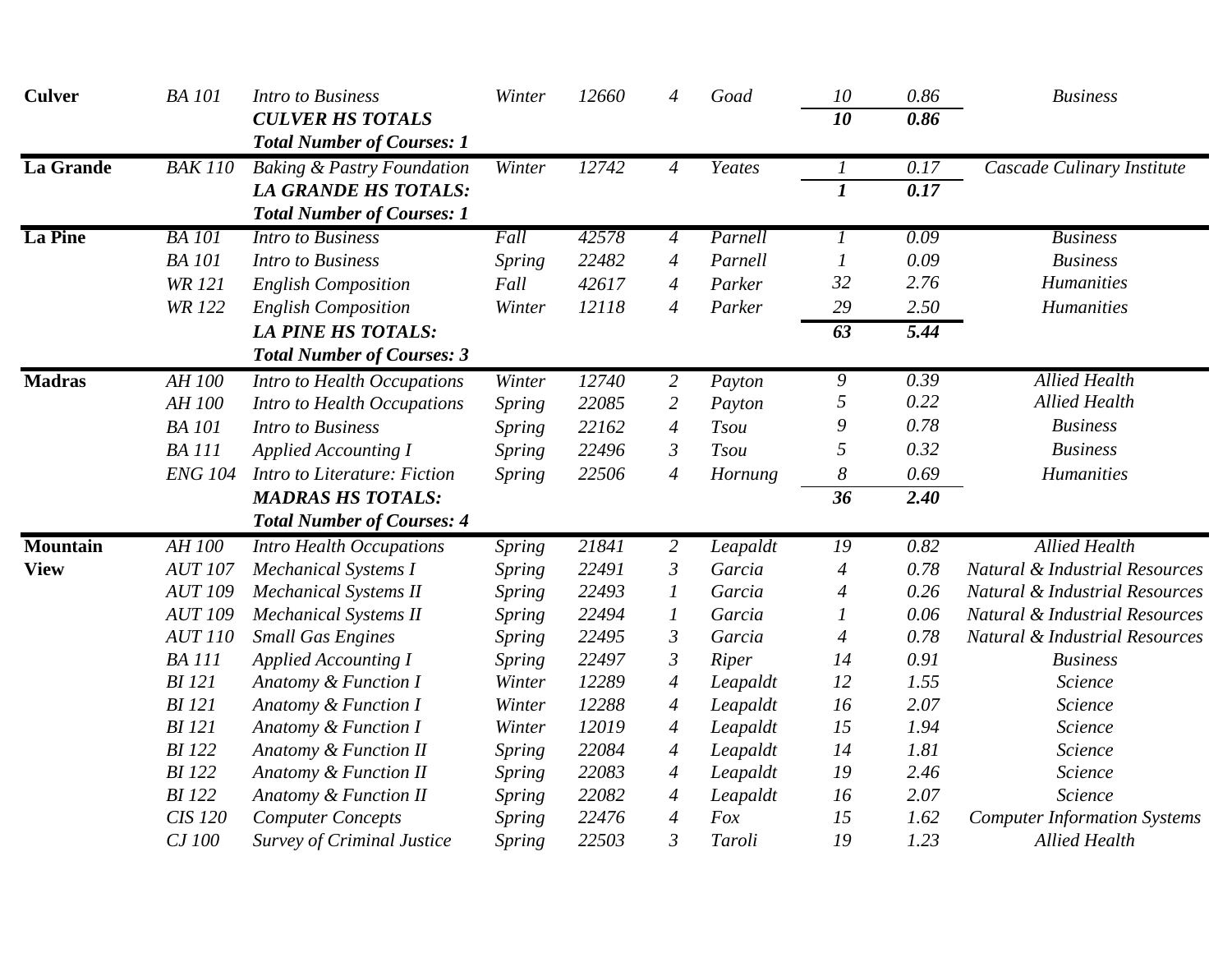| CJ 100         | <b>Survey of Criminal Justce</b>    | Winter        | 12743 | $\mathfrak{Z}$   | Taroli       | 16               | 1.04 | Social Science                 |
|----------------|-------------------------------------|---------------|-------|------------------|--------------|------------------|------|--------------------------------|
| <b>CUL 110</b> | <b>Culinary Foundations I</b>       | <b>Spring</b> | 22500 | $\overline{A}$   | Schmitz      | 9                | 1.55 | Cascade Culinary Institute     |
| <b>ENG 104</b> | Intro to Literature: Fiction        | Winter        | 12311 | $\overline{A}$   | Clements, M  | 14               | 1.21 | <b>Humanities</b>              |
| <b>ENG 106</b> | Intro to Literature: Poetry         | Spring        | 22142 | $\overline{4}$   | Clements, M  | 12               | 1.04 | Humanities                     |
| FA 101         | Introduction to Film                | Winter        | 12332 | $\mathfrak{Z}$   | Clements, J  | 17               | 1.10 | <b>Humanities</b>              |
| FA 101         | Introduction to Film                | Winter        | 12333 | $\mathfrak{Z}$   | Clements, J. | 12               | 0.78 | <b>Humanities</b>              |
| FA 101         | Introduction to Film                | Winter        | 12627 | $\mathfrak{Z}$   | Clements, J. | 18               | 1.16 | <b>Humanities</b>              |
| FA 101         | Introduction to Film                | Winter        | 12334 | $\mathfrak{Z}$   | Clements, J  | 17               | 1.10 | <b>Humanities</b>              |
|                | <b>GEOG 106 Economic Geography</b>  | Spring        | 22504 | $\overline{4}$   | Mellor       | 22               | 1.90 | World Languages & Cultures     |
|                | GEOG 106 Economic Geography         | <b>Spring</b> | 22566 | $\overline{4}$   | Mellor       | 20               | 1.73 | World Languages & Cultures     |
|                | GEOG 106 Economic Geography         | Spring        | 22567 | $\overline{A}$   | Mellor       | 16               | 1.38 | World Languages & Cultures     |
|                | GEOG 107 Cultural Geography         | Winter        | 12728 | $\overline{A}$   | Mellor       | 19               | 1.64 | World Languages & Cultures     |
|                | GEOG 107 Cultural Geography         | Winter        | 12729 | $\overline{A}$   | Mellor       | 22               | 1.90 | World Languages & Cultures     |
|                | GEOG 107 Cultural Geography         | Winter        | 12730 | $\overline{4}$   | Mellor       | 16               | 1.38 | World Languages & Cultures     |
|                | HHP 270 Sport & Exercise Psychology | Winter        | 12745 | $\mathfrak{Z}$   | Chroninger   | 24               | 1.55 | Health & Human Performance     |
| <b>HHP 270</b> | Sport & Exercise Psychology         | Spring        | 22507 | $\mathfrak{Z}$   | Chroninger   | $\mathfrak{Z}$   | 0.19 | Health & Human Performance     |
| <b>MFG 101</b> | <b>Blueprint Reading</b>            | Spring        | 22563 | $\overline{2}$   | Schrader     | 1                | 0.13 | Natural & Industrial Resources |
| <b>MTH 111</b> | College Algebra                     | Spring        | 42266 | $\overline{4}$   | Sieveking    | 27               | 2.33 | <b>Mathematics</b>             |
| <b>MTH 111</b> | College Algebra                     | Fall          | 42283 | $\overline{4}$   | Campagna     | 14               | 1.21 | <b>Mathematics</b>             |
| <b>MTH 111</b> | College Algebra                     | Fall          | 42263 | $\overline{4}$   | <b>Shore</b> | 18               | 1.55 | <b>Mathematics</b>             |
| <b>MTH 111</b> | College Algebra                     | Fall          | 42267 | $\overline{4}$   | Campagna     | 24               | 2.07 | <b>Mathematics</b>             |
| <b>MTH 111</b> | College Algebra                     | Fall          | 42264 | $\boldsymbol{4}$ | Sieveking    | 23               | 1.98 | <b>Mathematics</b>             |
| <b>MTH 111</b> | College Algebra                     | Fall          | 42262 | $\overline{A}$   | <b>Shore</b> | 18               | 1.55 | <b>Mathematics</b>             |
| <b>MTH 112</b> | Trigonometry                        | Winter        | 12074 | $\overline{4}$   | Campagna     | 20               | 1.73 | <b>Mathematics</b>             |
| <b>MTH 112</b> | Trigonometry                        | Winter        | 12073 | $\boldsymbol{4}$ | Campagna     | 16               | 1.38 | <b>Mathematics</b>             |
| <b>MTH 112</b> | Trigonometry                        | Winter        | 12072 | $\overline{4}$   | <b>Shore</b> | 17               | 1.47 | <b>Mathematics</b>             |
| <b>MTH 112</b> | Trigonometry                        | Winter        | 12071 | $\boldsymbol{4}$ | <b>Shore</b> | 13               | 1.12 | <b>Mathematics</b>             |
| <b>MTH 112</b> | Trigonometry                        | Winter        | 12380 | 4                | Sieveking    | 26               | 2.24 | <b>Mathematics</b>             |
| <b>MTH 112</b> | Trigonometry                        | Winter        | 12379 | $\overline{4}$   | Sieveking    | 20               | 1.73 | <b>Mathematics</b>             |
| <b>MTH 113</b> | Topics in Precaclculus              | <b>Spring</b> | 22128 | $\overline{4}$   | <b>Shore</b> | $\boldsymbol{7}$ | 0.60 | <b>Mathematics</b>             |
| <b>MTH 113</b> | Topics in Precaclculus              | Spring        | 21872 | $\boldsymbol{4}$ | Sieveking    | 21               | 1.81 | <b>Mathematics</b>             |
| <b>MTH 113</b> | Topics in Precaclculus              | <b>Spring</b> | 21870 | $\boldsymbol{4}$ | Sieveking    | 24               | 2.07 | <b>Mathematics</b>             |
| <b>MTH 113</b> | Topics in Precaclculus              | <i>Spring</i> | 21867 | 4                | Campagna     | 36               | 3.11 | <b>Mathematics</b>             |
| <b>MTH 113</b> | Topics in Precaclculus              | Spring        | 21866 | $\overline{4}$   | <b>Shore</b> | 16               | 1.38 | <b>Mathematics</b>             |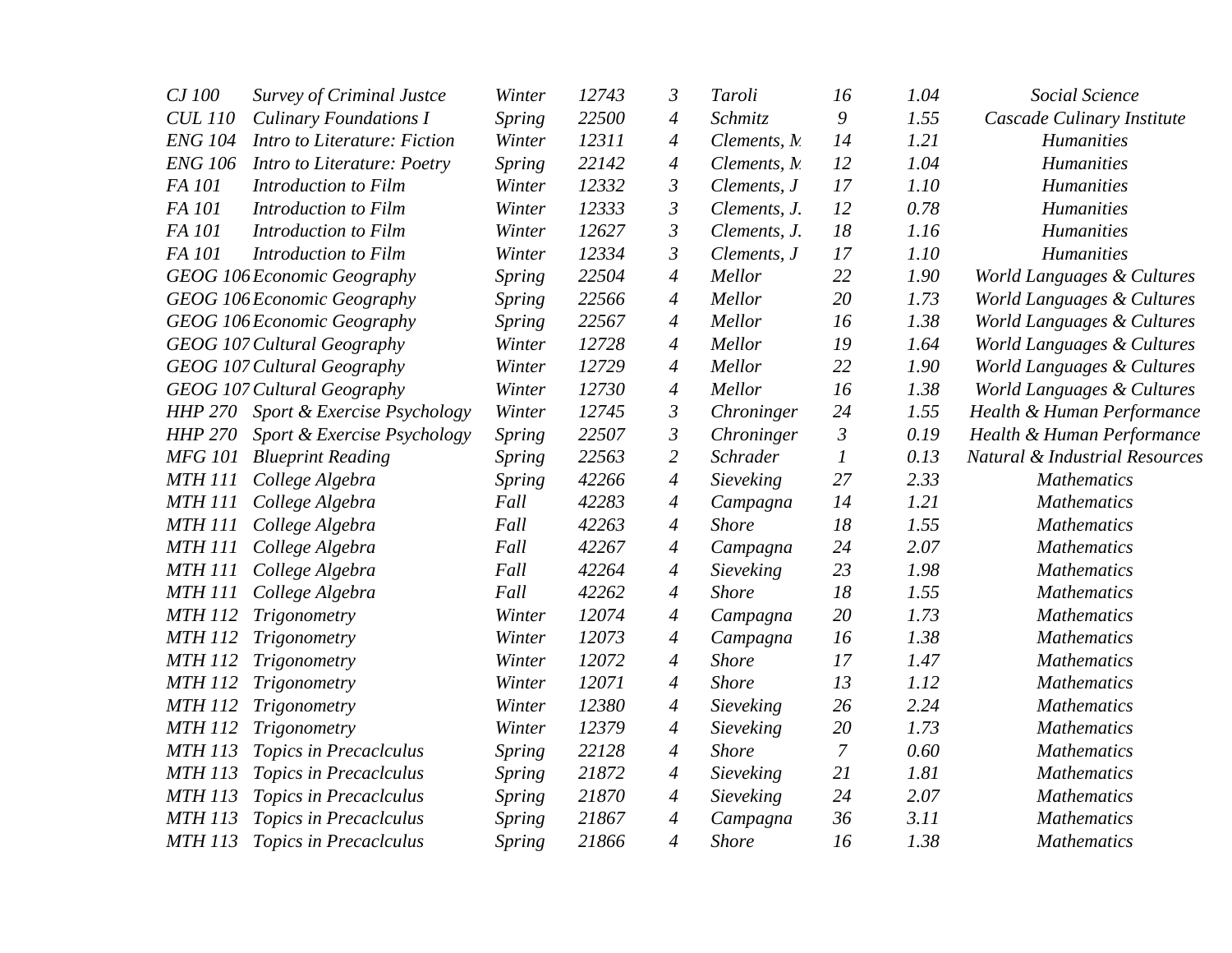|                | <b>MTH 251</b> | Calculus I                             | Winter        | 12374 | 4                        | Campagna      | 30             | 3.88   | <b>Mathematics</b>             |
|----------------|----------------|----------------------------------------|---------------|-------|--------------------------|---------------|----------------|--------|--------------------------------|
|                | <b>MTH 251</b> | Calculus I                             | Winter        | 12373 | 4                        | Sieveking     | 36             | 4.66   | <b>Mathematics</b>             |
|                | <b>MTH 252</b> | Calculus II                            | Spring        | 22135 | $\overline{A}$           | Campagna      | 28             | 3.62   | <b>Mathematics</b>             |
|                | <b>MTH 252</b> | Calculus II                            | <b>Spring</b> | 22136 | $\overline{\mathcal{A}}$ | Sieveking     | 32             | 4.14   | <b>Mathematics</b>             |
|                | <b>PSY 201</b> | Mind and Brain                         | <b>Spring</b> | 22508 | $\overline{A}$           | Vallerga      | 30             | 2.59   | Social Science                 |
|                | <b>PSY 202</b> | Mind and Society                       | <b>Spring</b> | 22509 | $\overline{A}$           | Ballerga      | 29             | 2.50   | Social Science                 |
|                | <b>WR</b> 121  | <b>English Composition</b>             | Winter        | 12310 | $\overline{A}$           | Clements, J   | 13             | 1.12   | <b>Humanities</b>              |
|                | <b>WR 121</b>  | <b>English Composition</b>             | Winter        | 12303 | $\overline{\mathcal{A}}$ | Clements, M   | 21             | 1.81   | <b>Humanities</b>              |
|                | <b>WR 121</b>  | <b>English Composition</b>             | Winter        | 12304 | $\overline{A}$           | Clements, M   | 20             | 1.73   | <b>Humanities</b>              |
|                | <b>WR 121</b>  | <b>English Composition</b>             | Winter        | 12628 | $\boldsymbol{4}$         | Clements, J   | 16             | 1.38   | <b>Humanities</b>              |
|                | <b>WR</b> 121  | <b>English Composition</b>             | Winter        | 12661 | $\overline{A}$           | Rubenstein    | 28             | 2.42   | <b>Humanities</b>              |
|                | <b>WR 121</b>  | <b>English Composition</b>             | Winter        | 12662 | $\overline{\mathcal{A}}$ | Rubenstein    | 22             | 1.90   | <b>Humanities</b>              |
|                | <b>WR 122</b>  | <b>English Composition</b>             | <b>Spring</b> | 21878 | $\overline{4}$           | Clements, J   | 14             | 1.21   | <b>Humanities</b>              |
|                | <b>WR 122</b>  | <b>English Composition</b>             | <b>Spring</b> | 22123 | $\overline{\mathcal{A}}$ | Clements, M   | $18\,$         | 1.55   | <b>Humanities</b>              |
|                | <b>WR122</b>   | <b>English Composition</b>             | <i>Spring</i> | 22120 | $\overline{A}$           | Rubenstein    | 22             | 1.90   | <b>Humanities</b>              |
|                | <b>WR 122</b>  | <b>English Composition</b>             | <b>Spring</b> | 22121 | $\overline{\mathcal{A}}$ | Rubenstein    | 19             | 1.64   | <b>Humanities</b>              |
|                | <b>WR122</b>   | <b>English Composition</b>             | <b>Spring</b> | 22122 | $\overline{4}$           | Clements, J   | 10             | 0.86   | <b>Humanities</b>              |
|                | <b>WR 122</b>  | <b>English Composition</b>             | <b>Spring</b> | 21863 | $\overline{A}$           | Clements, M.  | 16             | 1.38   | <b>Humanities</b>              |
|                |                | <b>MT VIEW HS TOTALS:</b>              |               |       |                          |               | 1174           | 108.76 |                                |
|                |                | <b>Total Number of Courses: 26</b>     |               |       |                          |               |                |        |                                |
| <b>Redmond</b> | <b>BA</b> 101  | <b>Intro to Business</b>               | <b>Spring</b> | 22163 | $\overline{4}$           | Lillis        | 5              | 0.43   | <b>Business</b>                |
|                | <b>MFG 115</b> | Design Processes I                     | <b>Spring</b> | 22116 | 2                        | Winger        | $\overline{2}$ | 0.26   | Natural & Industrial Resources |
|                |                | <b>REDMOND HS TOTALS:</b>              |               |       |                          |               | $\overline{7}$ | 0.69   |                                |
|                |                | <b>Total Number of Courses: 2</b>      |               |       |                          |               |                |        |                                |
| <b>Redmond</b> | <b>BI</b> 101  | <b>General Biology I</b>               | Fall          | 42301 | $\overline{4}$           | <b>Baxter</b> | 14             | 1.81   | Science                        |
| Proficiency    | <b>BI</b> 102  | General Biology II                     | Winter        | 12079 | $\overline{4}$           | <b>Baxter</b> | 9              | 1.16   | Science                        |
| <b>Academy</b> | <b>BI</b> 103  | <b>General Biology III</b>             | <b>Spring</b> | 22127 | 5                        | <b>Baxter</b> | 9              | 1.16   | Science                        |
| (RPA)          | <b>BI</b> 121  | Anatomy & Function I                   | Fall          | 42295 | $\overline{4}$           | <b>Baxter</b> | 21             | 2.72   | Science                        |
|                | <b>BI</b> 122  | Anatomy & Function II                  | Winter        | 12023 | $\overline{4}$           | <b>Baxter</b> | 14             | 1.81   | Science                        |
|                | CJ 100         | <b>Survey Crimnal Justice</b>          | <b>Spring</b> | 22483 | $\mathfrak{Z}$           | Killpack      | 28             | 1.81   | Social Science                 |
|                | <b>HST 102</b> | <b>History of Western Civilization</b> | <b>Spring</b> | 22505 | $\overline{4}$           | <b>Berlin</b> | 12             | 1.04   | World Languages & Cultures     |
|                |                | <b>RPA HS TOTALS:</b>                  |               |       |                          |               | 107            | 11.51  |                                |
|                |                | <b>Total Number of Courses: 7</b>      |               |       |                          |               |                |        |                                |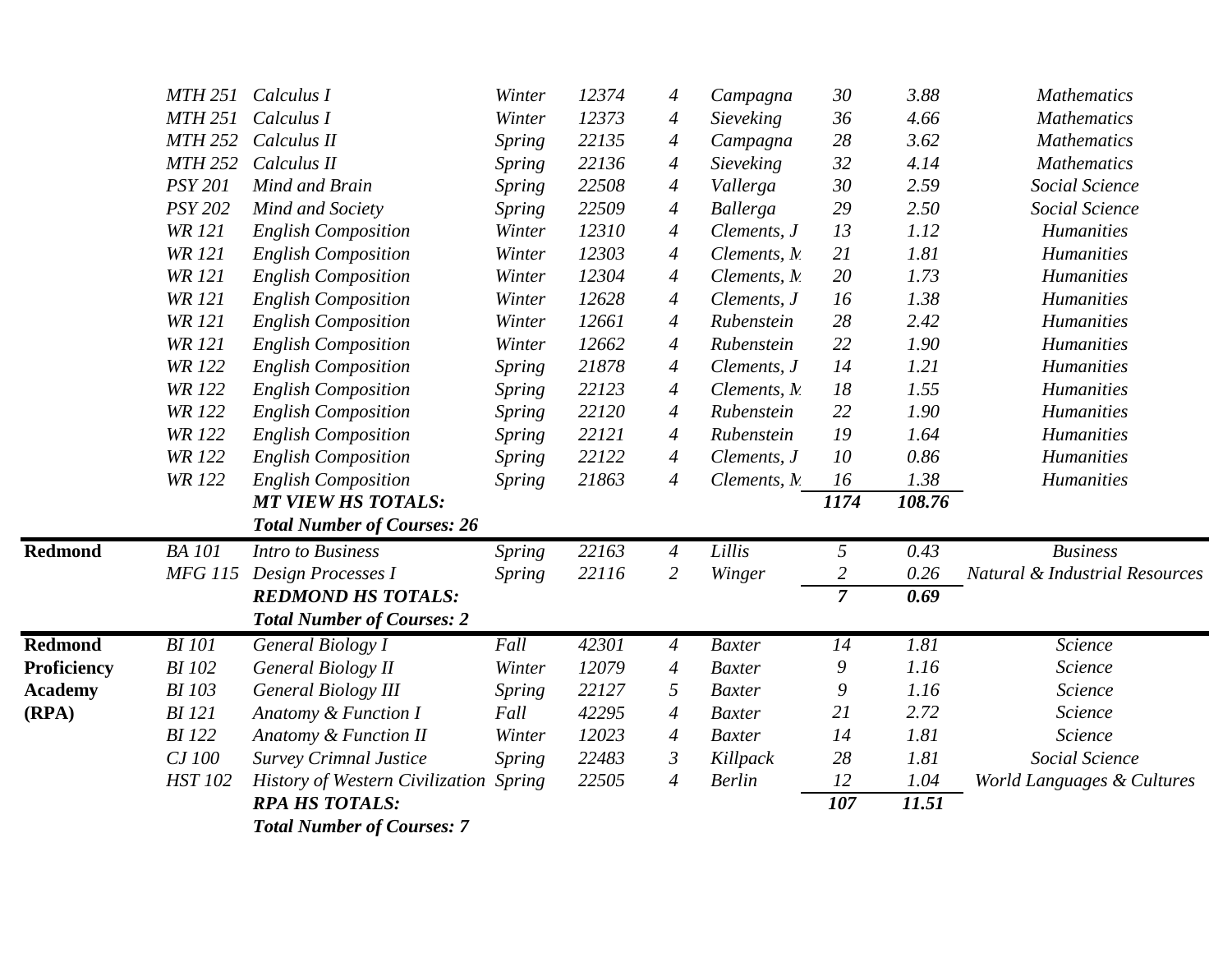| <b>Ridgeview</b>               | <b>BA</b> 101  | <b>Intro to Business</b>                                         | Spring | 22087 | $\overline{4}$           | Crouch        | 18             | 1.55              | <b>Business</b>                           |
|--------------------------------|----------------|------------------------------------------------------------------|--------|-------|--------------------------|---------------|----------------|-------------------|-------------------------------------------|
|                                | <b>BI</b> 101  | General Biology I                                                | Fall   | 42576 | $\overline{4}$           | Dewey         | 20             | 2.59              | Science                                   |
|                                | <b>BI</b> 102  | <b>General Biology II</b>                                        | Winter | 12390 | $\overline{4}$           | Dewey         | 20             | 2.59              | Science                                   |
|                                | ED 173         | Movement, Music, Arts in ECE Spring                              |        | 22502 | $\mathfrak{Z}$           | Moore         | $\overline{4}$ | 0.43              | Social Science                            |
|                                | GS 108         | Physical Science: Oceanograph Spring                             |        | 22146 | $\overline{4}$           | Dewey         | 16             | 1.73              | Science                                   |
|                                | <b>MTH 111</b> | College Algebra                                                  | Fall   | 42574 | 4                        | <i>Irby</i>   | 16             | 1.38              | <b>Mathematics</b>                        |
|                                | <b>MTH 111</b> | College Algebra                                                  | Fall   | 42575 | $\overline{4}$           | <i>Irby</i>   | 13             | 1.12              | <b>Mathematics</b>                        |
|                                | <b>MTH 112</b> | Trigonometry                                                     | Winter | 12387 | $\overline{4}$           | <i>Irby</i>   | 12             | 1.04              | <b>Mathematics</b>                        |
|                                | <b>MTH 112</b> | Trigonometry                                                     | Winter | 12386 | $\overline{4}$           | <i>Irby</i>   | 9              | 0.78              | <b>Mathematics</b>                        |
|                                | <b>MTH 251</b> | Calculus I                                                       | Winter | 12375 | 4                        | <i>Irby</i>   | 20             | 2.59              | <b>Mathematics</b>                        |
|                                | <b>MTH 252</b> | Calculus II                                                      | Spring | 21896 | $\overline{4}$           | <i>Irby</i>   | 14             | 1.81              | <b>Mathematics</b>                        |
|                                |                | <b>RIDGEVIEW HS TOTALS:</b>                                      |        |       |                          |               | 162            | 17.61             |                                           |
|                                |                | <b>Total Number of Courses: 9</b>                                |        |       |                          |               |                |                   |                                           |
| <b>Scio</b>                    | <b>AUT 110</b> | Small Gas Engines                                                | Spring | 22481 | $\mathfrak{Z}$           | Lowther       | 9              | 1.75              | <b>Natural &amp; Industrial Resources</b> |
|                                |                | <b>SCIO HS TOTALS:</b>                                           |        |       |                          |               | $\overline{g}$ | $\overline{1.75}$ |                                           |
|                                |                | <b>Total Number of Courses: 1</b>                                |        |       |                          |               |                |                   |                                           |
| Sherman                        | <b>Bak 110</b> | <b>Baking &amp; Pastry Foundation</b>                            | Spring | 22490 | $\overline{4}$           | Macnab        | $\overline{2}$ | 0.35              | Cascade Culinary Institute                |
|                                |                | <b>SHERMAN HS TOTALS:</b>                                        |        |       |                          |               | $\overline{2}$ | 0.35              |                                           |
|                                |                | <b>Total Number of Courses: 1</b>                                |        |       |                          |               |                |                   |                                           |
| Summit                         | <b>BI</b> 121  | Anatomy & Function I                                             | Spring | 22115 | $\overline{4}$           | Colquhoun     | 16             | 2.07              | Science                                   |
|                                | <b>BI</b> 121  | Anatomy & Function I                                             | Spring | 22572 | $\overline{4}$           | Colquhoun     | 12             | 1.55              | Science                                   |
|                                | CJ 100         | <b>Survey Crimnal Justice</b>                                    | Winter | 12089 | $\mathfrak{Z}$           | Vincent       | 6              | 0.39              | Social Science                            |
|                                | CJ 100         | <b>Survey Crimnal Justice</b>                                    | Spring | 22484 | $\mathfrak{Z}$           | Vincent       | 16             | 1.04              | Social Science                            |
|                                | <b>MFG 115</b> | Design Processes I                                               | Spring | 21861 | $\overline{2}$           | Remiker       | 13             | 1.68              | <b>Natural &amp; Industrial Resources</b> |
|                                | <b>MTH 251</b> | Calculus I                                                       | Winter | 12377 | $\overline{\mathcal{A}}$ | Quick         | 12             | 1.55              | <b>Mathematics</b>                        |
|                                | <b>MTH 252</b> | Calculus II                                                      | Spring | 22139 | 4                        | Quick         | 5              | 0.65              | <b>Mathematics</b>                        |
|                                |                | <b>SUMMIT HS TOTALS:</b>                                         |        |       |                          |               | 80             | 8.93              |                                           |
|                                |                | <b>Total Number of Courses: 5</b>                                |        |       |                          |               |                |                   |                                           |
| <b>Trinity Lutheran BI 121</b> |                | <b>Anatomy &amp; Function I</b>                                  | Winter | 12024 | $\overline{A}$           | <b>Stueve</b> | 10             | 1.29              | Science                                   |
|                                | <b>BI</b> 122  | Anatomy & Function II                                            | Spring | 22477 | $\overline{4}$           | Stueve        | 10             | 1.29              | Science                                   |
|                                |                | TRINITY LUTHERAN HS TOTALS:<br><b>Total Number of Courses: 2</b> |        |       |                          |               | 20             | 2.58              |                                           |
| <b>TOTALS:</b>                 |                |                                                                  |        |       |                          |               | <b>1939</b>    | 186.20            |                                           |